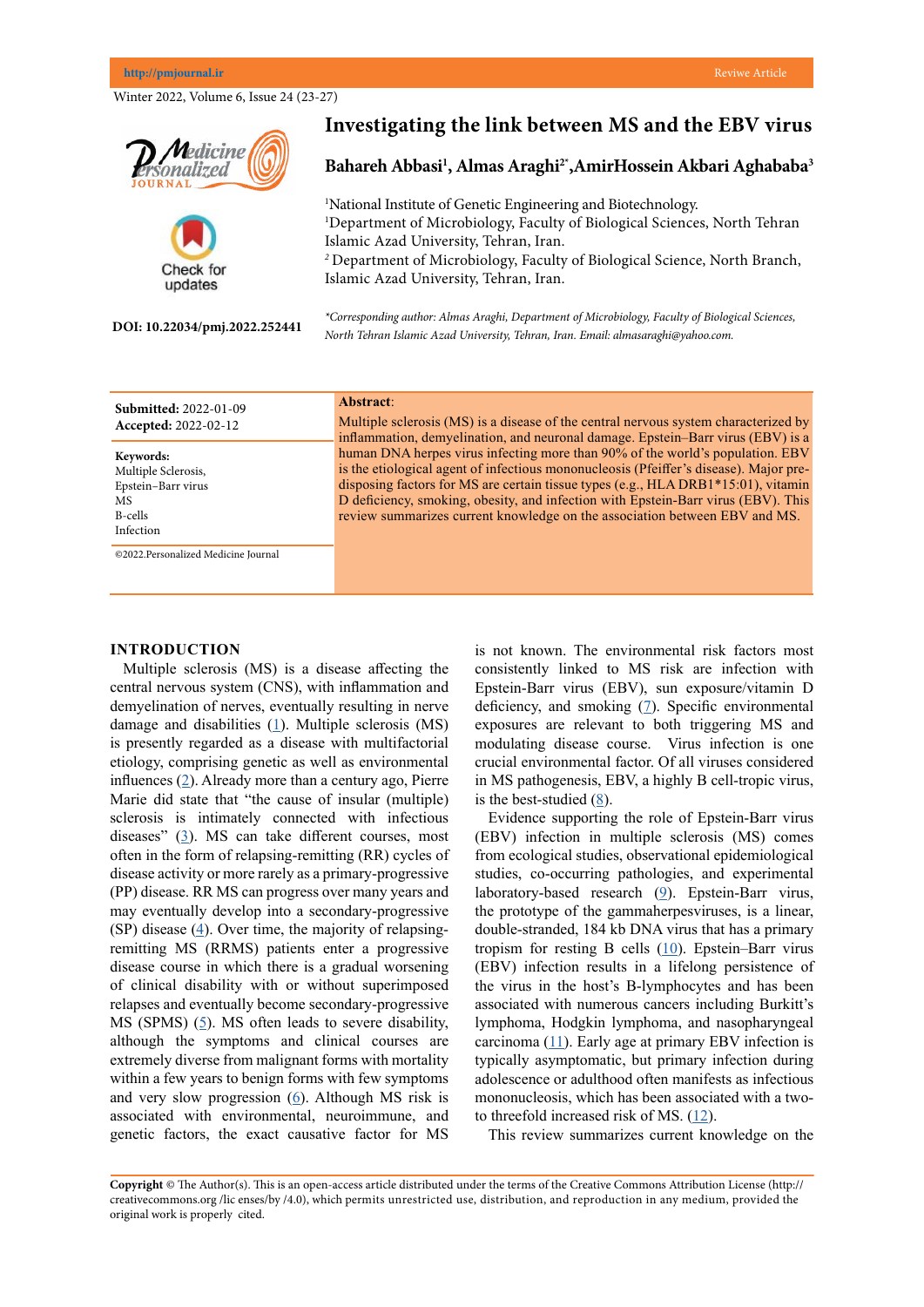association of EBV and MS including a discussion of equivocal findings.

## *Etiology and Epidemiology of MS*

No consensus about MS etiology exists at present and theories range from idiopathic loss of self-tolerance, over molecular mimicry to chronic virus infections. Factors involved in pathogenesis broadly group into three categories: Immune factors, Environmental factors, and Genetic associations  $(13)$  $(13)$  $(13)$ . Genetic factors influencing the development of MS are in particular major histocompatibility class II (MHC II) alleles, of which some increased susceptibility (e.g., human leukocyte antigen (HLA) DRB1\*15:01), while others decrease susceptibility  $(14)$  $(14)$  $(14)$ . Environmental factors, including latitudinal gradients in different countries, have been well-studied phenomena. Vitamin D deficiency has been considered a possible etiology for the noted predisposition of the population in higher latitudes being affected. Different infections, including Epstein Barr virus (EBV), may also play a role. There are likely complex interactions between various environmental factors with patient genetics, and understanding these pathways is an area of ongoing research  $(15, 16)$  $(15, 16)$  $(15, 16)$  $(15, 16)$  $(15, 16)$ . Smoking increases the risk of MS, but some other uses of tobacco may actually reduce the risk of MS. Other environmental compound exposures have been found to affect MS susceptibility and recently, propionic acid and the composition of the intestinal microbiota have been reported to influence or be influenced by MS  $(17)$  $(17)$  $(17)$ . Virus infections have for long been suspected to be involved in MS development. Most investigations have focused on EBV, which remains the most likely candidate for a causative virus, but other viruses may also play a role. Characteristic features of MS are inflammatory foci in the CNS and intra thecal synthesis of immunoglobulins (Ig), measured as an IgG index, oligo clonal bands (OCBs), or specific antibody indexes. ([18](Mirza A, Forbes JD, Zhu F, Bernstein CN, Van Domselaar G, Graham M, Waubant E, Tremlett H. Surveying the gut microbiota in multiple sclerosis: a systematic review (2008-2018). InMULTIPLE SCLEROSIS JOURNAL 2018 Oct 1 (Vol. 24, pp. 345-345). 1 OLIVERS YARD, 55 CITY ROAD, LONDON EC1Y 1SP, ENGLAND: SAGE PUBLICATIONS LTD)).

Approximately 400,000 individuals in the United States and 2.5 million individuals worldwide have multiple sclerosis. The disease is three-fold more common in females than in males. While the age of onset is usually between 20 to 40 years, the disease can present at any age. Almost 10% of the cases present before the age of  $18(19)$  $18(19)$  $18(19)$ . The prevalence and incidence of MS in Iran are reported to range from 5.3 to 89/ 100,000and 7 to 148.1/ 100,000, respectively. At the moment, Iran is well known for its high prevalence of MS in the world, whereas 15 years ago, it was assumed based on the MS slope hypothesis that Iran could be a low-risk area for MS with an incidence of less than 5 per 100,000 people ([20\)](Azami M, YektaKooshali MH, Shohani M, Khorshidi A, Mahmudi L. Epidemiology of multiple sclerosis in Iran: A systematic review and meta-analysis. PloS one. 2019 Apr 9;14(4):e0214738.
).

# *Epstein - Barr virus (EBV)*

EBV is a member of the Human Herpes Virus

(HHV) family, which also includes Herpes Simplex Virus (HSV) 1 and 2, Varicella Zoster Virus (VZV), Cytomegalovirus (CMV), HHV 6 and 7, and Kaposi Sarcoma Virus (KSV)  $(21)$  $(21)$  $(21)$ . EBV was discovered in the early 1960s in lymphoma cells cultivated from tumor biopsies obtained by Burkitt in African children with jaw tumors  $(22)$  $(22)$  $(22)$ . Like other herpesviruses, the EBV has a latency phase following primary infection. It infects epithelial cells, enters the circulating B lymphocyte, and persists for the life in a latent state. According to epidemiological studies, the EBV is estimated to be positive in more than 90% of the world's population [\(23](Tzellos S, Farrell PJ. Epstein-Barr virus sequence variation—biology and disease. Pathogens. 2012 Dec;1(2):156-74.
)). Primary infection usually occurs through contact with infected saliva and is asymptomatic in young children, but in up to 40% of adolescents and adults, it results in infectious mononucleosis (IM), an acute and usually self-limited lymphoproliferative disease of a few weeks duration  $(22, 24)$  $(22, 24)$  $(22, 24)$  $(22, 24)$  $(22, 24)$ .

As a counter-measure to host immune responses, EBV has evolved a multitude of immune evasion mechanisms, counteracting both host cell intracellular anti-viral processes and host extracellular innate and adaptive immune responses. Cellular anti-viral pathways are many and EBV devotes a large part of its genome to the control of cellular anti-viral apoptosis mechanisms and to immune evasion ([25](Correale J, Gaitan MI. Multiple sclerosis and environmental factors: the role of vitamin D, parasites, and Epstein–Barr virus infection. Acta Neurologica Scandinavica. 2015 Jul;132:46-55.
), [26](Jouanguy E, Béziat V, Mogensen TH, Casanova JL, Tangye SG, Zhang SY. Human inborn errors of immunity to herpes viruses. Current opinion in immunology. 2020 Feb 1;62:106-22.)). There are two main EBV genotypes, type 1 and type 2, or A and B, respectively, distinguished by the differences in the EBNA-2 gene, since the divergence in EBNA-2 reveals only 54% homology between the two types. EBV types 1 and 2 can further be subdivided into different virus strains  $(27)$  $(27)$  $(27)$ .

Following primary infection, EBV persists for the life of the host in B-lymphocytes, in which the EBV doublestranded DNA forms an episome, typically present as a single copy at a frequency of 1 to 50 per million B-lymphocytes ([28](Laurence M, Benito-León J. Epstein–Barr virus and multiple sclerosis: Updating Pender’s hypothesis. Multiple sclerosis and related disorders. 2017 Aug 1;16:8-14.
)). Decreased capacity for immune control of EBV may, in some cases manifest itself as a tendency to develop EBV-related diseases, including infectious mononucleosis (IM), various cancers, MS, and other relapsing-remitting autoimmune diseases (e.g., systemic autoimmune diseases) ([29\)](Majerciak V, Yang W, Zheng J, Zhu J, Zheng ZM. A genome-wide Epstein-Barr virus polyadenylation map and its antisense RNA to EBNA. Journal of virology. 2019 Jan 4;93(2):e01593-18.
).

## *EBV and MS*

In MS, much evidence indicates a role for EBV and specifically that EBV-infected B cells have entered the CNS at some point of disease development. As described above, some of the major characteristics of MS are the presence of an elevated IgG index and OCBs in the CNS, representing various B cell clones synthesizing Abs in the CNS  $(30)$  $(30)$  $(30)$ . EBV appears to be involved across the clinical spectrum of MS, including early pediatric-onset MS, established relapsingremitting (RRMS), and progressive forms (PMS), as well as in patients with both mild and severe disease courses [\(31](Makhani N, Lebrun C, Siva A, Narula S, Wassmer E, Brassat D, Brenton JN, Cabre P, Carra Dallière C, De Seze J, Durand Dubief F. Oligoclonal bands increase the specificity of MRI criteria to predict multiple sclerosis in children with radiologically isolated syndrome. Multiple Sclerosis Journal–Experimental, Translational and Clinical. 2019 Mar;5(1):2055217319836664.
)). Many studies have revealed increased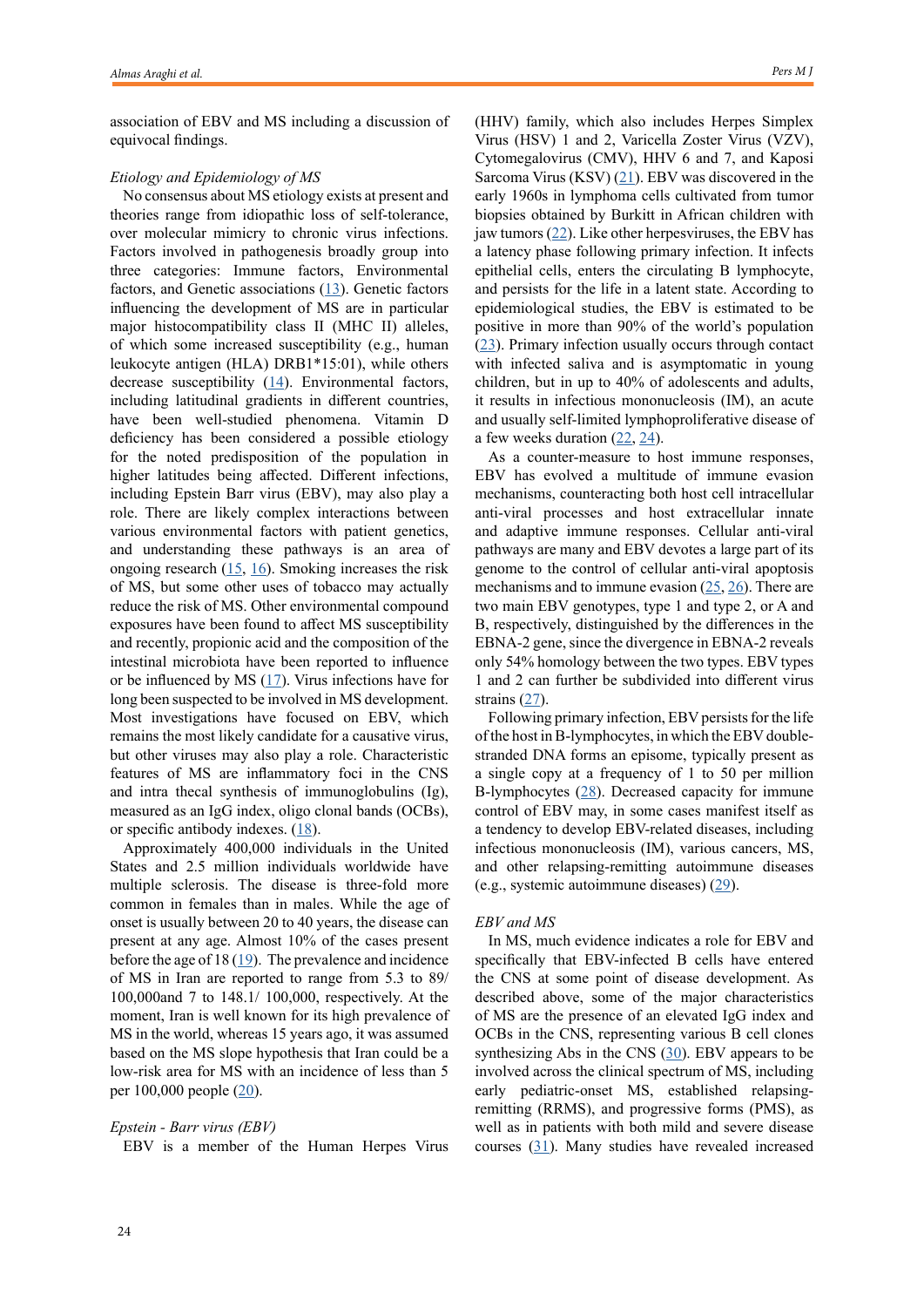amounts and increased frequencies of EBV Abs in MS, however, such studies are hampered by the nearly ubiquitous presence of EBV in adults. Moreover, the results seem to depend somewhat on the EBV Ags used and the assay methodology. Among healthy individuals infected with EBV, MS risk increases monotonically by several folds with increasing serum titers of anti-EBNA complex and anti-EBNA-1 antibodies. Results of preliminary studies suggest that the presence of EBV in plasma and antibodies to the lytic antigen BZLF1 may also predict an increased MS risk, but these associations are weaker than those observed for antibodies to EBNA-1 ([32](Veroni C, Serafini B, Rosicarelli B, Fagnani C, Aloisi F. Transcriptional profile and Epstein-Barr virus infection status of laser-cut immune infiltrates from the brain of patients with progressive multiple sclerosis. Journal of neuroinflammation. 2018 Dec;15(1):1-9.
), [33](Marcucci SB, Obeidat AZ. EBNA1, EBNA2, and EBNA3 link Epstein-Barr virus and hypovitaminosis D in multiple sclerosis pathogenesis. Journal of Neuroimmunology. 2020 Feb 15;339:577116.
)). In situ hybridization and PCR studies on brain material from MS patients have in some cases indicated the presence of EBV DNA in lesions, but other studies have yielded negative results. Immuno-histochemical studies are few, but one study has demonstrated the presence of EBV Ags in postmortem brain tissue of MS patients  $(34)$  $(34)$  $(34)$ . Infectious mononucleosis is the clinical manifestation of acute EBV infection. It is more common in adolescents and adults as compared to younger children, in whom primary EBV infection is more often clinically silent. MS and infectious mononucleosis share a similar prevalence distribution, following a latitude gradient: prevalence generally rises with increasing distance to the equator, in both the southern and the northern hemispheres. Late infection with EBV, evidenced by the occurrence of infectious mononucleosis, is therefore considered a possible risk factor for MS ([35](Marrodan M, Alessandro L, Farez MF, Correale J. The role of infections in multiple sclerosis. Multiple Sclerosis Journal. 2019 Jun;25(7):891-901.
)).

In a prospective nested study of 62439 women, who were followed for years to determine whether elevation in serum antibodies titers to EBV capsid antigen (VCA), nuclear antigen (EBNA, EBNA-1, and EBVA-2), diffuse and restricted early D Antigen (EA-D) and early R Antigen (EA-R) precede the occurrence of MS and its symptoms. 18 cases of MS with blood collected before disease onset, were compared with their matched controls, these women had higher serum geometric mean titers (GMT) of antibodies to EBV but no cytomegalovirus (CMV) (another member of the herpes family). Elevations were significant for antibodies to EBNA-1, EBNA-2, and EA-D. The strongest association was found for antibodies to EBNA-2; a four-fold difference in titers was associated with a relative risk (RR) of MS of 3.9. Significant but generally weaker elevations in anti-EBV antibodies were also found in an analysis of 126 cases of MS with blood collected after disease onset and their matched control  $(36)$  $(36)$  $(36)$ .

Genes within the human leukocyte antigen (HLA) complex have long been known to play a crucial part in the development of MS and other autoimmune diseases. Genome-wide association studies identified the HLA allele DRB1\*15:01 (HLA-DR15) as the strongest genetic risk factor for MS. Interestingly, symptomatic primary EBV infection, IM, has been found to synergize with this main genetic risk factor HLA-DR15, leading to a 7-fold increase in MS risk. The underlying mechanism of this synergistic effect is, however, largely unknown. Efforts to unravel this interaction have so far been hampered by the lack of an adequate model to study this interaction in vivo ([37](Läderach F, Münz C. Epstein Barr Virus Exploits Genetic Susceptibility to Increase Multiple Sclerosis Risk. Microorganisms. 2021 Nov;9(11):2191.
)).

### *EBV specific T-cells and autoreactive B cells in MS*

Aside from B-cell-related pathologies, loss of normal function in the effector T-cell population may also underlie MS disease progression. The frequency of EBNA-1 specific CD4+ memory T cells was strikingly elevated in MS patients compared to healthy EBV carriers. Furthermore, these EBNA-1 specific T cells showed increased proliferative capacity and enhanced interferon-gamma production in healthy individuals, EBV infection is kept under control by CD8+ cytotoxic T-cells, which kill off the EBV-infected lymphoblastoid cell lines ([38](Lünemann JD, Tintoré M, Messmer B, Strowig T, Rovira Á, Perkal H, Caballero E, Münz C, Montalban X, Comabella M. Elevated Epstein–Barr virus‐encoded nuclear antigen‐1 immune responses predict conversion to multiple sclerosis. Annals of Neurology: Official Journal of the American Neurological Association and the Child Neurology Society. 2010 Feb;67(2):159-69.
)). Cell-mediated immune mechanisms, involving T and NK cells, are of pivotal importance in controlling the proliferation of EBV-infected B cells. Since specific cytotoxic CD8+ cells are primed to recognize and eliminate infected cells which present latent proteins of EBV, hereafter are referred to as latency-specific T-cells ([39](Donati D. Viral infections and multiple sclerosis. Drug Discovery Today: Disease Models. 2020 Sep 1;32:27-33.
)). The mechanisms leading to tolerance in the majority of individuals versus the induction of autoimmunity and disease in others are not even rudimentarily understood.

Several studies have used synthetic EBV peptides to investigate T Cell immunity to EBV in MS, with conflicting results. Studies using panels of HLA class I restricted EBV peptides have found an increased frequency of reactive CD8 T-cells in MS patients, in CIS but not established MS, or no increase in either CIS or MS patients. In one study, MS patients had an increased CD4 T cell response to peptides derived from EBNA-1  $(40, 41, 41)$  $(40, 41, 41)$  $(40, 41, 41)$  $(40, 41, 41)$  $(40, 41, 41)$  and  $(42)$  $(42)$  $(42)$ .

EBV control relies to a large extent on T cells and NK cells. It could therefore be hypothesized that MS patients have a deficiency in the cellular immune control of EBV and possibly also other viruses. CD8 T cell infiltration of MS brain lesions has been demonstrated in several studies but defective T cell control of EBV has also been reported in MS patients. This could indicate an imbalance in the T cell control of EBV in MS patients, and one study has actually found increased programmed death (PD) 1 on CD8 T cells resulting in decreased cytolytic activity against EBVinfected B cells, while PD1 has also been reported to be increased on regulatory T cells  $(43)$  $(43)$ .

A scenario referred to as Pender's hypothesis is that EBV may infect autoreactive B lymphocytes, which would become latently infected B memory cells that could circulate to the organ in which their antigen is expressed and act as antigen-presenting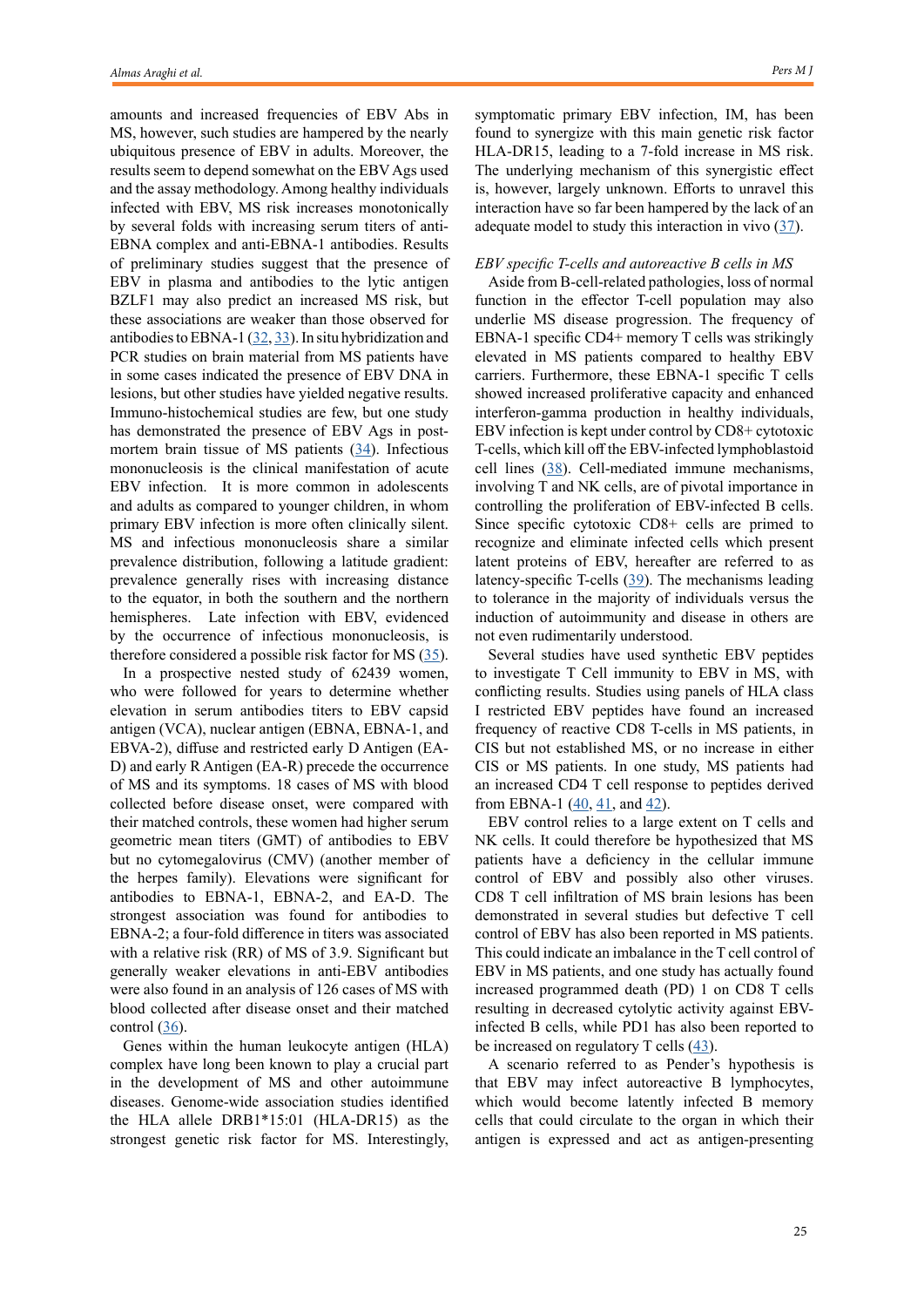cells for autoreactive CD4+ T cells. The thus activated autoreactive CD4+ T cells would then cause the actual organ damage in MS but also other autoimmune diseases associated with EBV  $(44)$  $(44)$ .

#### *Vaccination*

Vaccinating against EBV could be vaccinating against MS. Nevertheless, due to the long incubation period, trials demonstrating that EBV vaccination in early childhood abrogates MS in later life appear challenging. It should also be noted that EBV vaccines that would not prevent EBV infection but rather delay it to an older age might be harmful, given the increased risk of MS associated with EBV infection later in life. Still, though there is currently no approved EBV vaccine available, a prophylactic EBV vaccine could be a means for primary prevention of MS  $(45)$  $(45)$  $(45)$ .

## *MS and personalized medicine*

The therapeutic approach to multiple sclerosis (MS) requires a personalized medicine frame beyond the precision medicine concept, which is not currently implementable due to the lack of robust biomarkers and a detailed understanding of MS pathogenesis. Personalized medicine demands a patient-focused approach, with disease taxonomy informed by characterization of pathophysiological processes. Important questions concerning MS taxonomy are: when does MS begin? When does the progressive phase begin? Is MS really two or three diseases? Does a therapeutic window truly exist? Newer evidence points to a disease spectrum and a therapeutic lag of several years for benefits to be observed from diseasemodifying therapy. For personalized treatment, it is important to ascertain the disease stage and any worsening of focal inflammatory lesions over time ([46](Giovannoni G. Personalized medicine in multiple sclerosis. Neurodegenerative disease management. 2017 Nov;7(6s):13-7.
), [47\)](Klineova S, Lublin FD. Clinical course of multiple sclerosis. Cold Spring Harbor perspectives in medicine. 2018 Sep 1;8(9):a028928.
).

## **CONCLUSION**

MS has traditionally been regarded as an autoimmune disease. However, the occurrence of autoantibodies (AuAbs) in MS (e.g., myelin basic protein (MBP) and major oligodendrocyte glycoprotein (MOG) Abs) is limited to only some patients and the pathogenic role of AuAbs remains debatable, while the search for autoantigens (AuAgs) in MS continues  $(48)$  $(48)$  $(48)$ . there is convincing epidemiological evidence that EBV infection is a strong risk factor for MS development, although the mechanisms remain elusive. The epidemiological data suggest that MS risk could be markedly reduced by preventing EBV infection, which could only be possible with a hypothetical vaccine that confers permanent sterile immunity against EBV or, less effectively, by causing an iatrogenic EBV infection in early childhood, when the adverse effect of infection on MS risk seems mitigated ([49](Fugl A, Andersen CL. Epstein-Barr virus and its association with disease-a review of relevance to general practice. BMC family practice. 2019 Dec;20(1):1-8.
)). Assuming EBV really acts as a cofactor in the pathogenesis of MS, there might be an opportunity for preventive strategies such as vaccinations. Hopefully one day, the following statement of Pierre Mariewill become a reality: "I have little doubt, in fact, gentlemen, that in the employment of such a substance as the vaccine of Pasteur or lymph of Koch the evolution of insular (multiple) sclerosis will someday be rendered absolutely impossible"  $(50)$  $(50)$ .

## **REFERENCES**

- 1.Lassmann H. Multiple sclerosis pathology. Cold Spring Harbor perspectives in medicine. 2018 Mar 1;8(3):a028936.
- 2.Oh J, Vidal-Jordana A, Montalban X. Multiple sclerosis: clinical aspects. Current opinion in neurology. 2018 Dec 1;31(6):752-9.
- 3.Dobson R, Giovannoni G. Multiple sclerosis–a review. European journal of neurology. 2019 Jan;26(1):27-40.
- 4.Langille MM, Rutatangwa A, Francisco C. Pediatric multiple sclerosis: a review. Advances in Pediatrics. 2019 Aug 1;66:209- 29.
- 5.Thompson AJ, Banwell BL, Barkhof F, Carroll WM, Coetzee T, Comi G, Correale J, Fazekas F, Filippi M, Freedman MS, Fujihara K. Diagnosis of multiple sclerosis: 2017 revisions of the McDonald criteria. The Lancet Neurology. 2018 Feb 1;17(2):162- 73.
- 6.Simonsen CS, Flemmen HØ, Lauritzen T, Berg-Hansen P, Moen SM, Celius EG. The diagnostic value of IgG index versus oligoclonal bands in cerebrospinal fluid of patients with multiple sclerosis. Multiple Sclerosis Journal–Experimental, Translational and Clinical. 2020 Jan;6(1):2055217319901291.
- 7.Bar-Or A, Pender MP, Khanna R, Steinman L, Hartung HP, Maniar T, Croze E, Aftab BT, Giovannoni G, Joshi MA. Epstein–Barr virus in multiple sclerosis: theory and emerging immunotherapies. Trends in molecular medicine. 2020 Mar 1;26(3):296-310.
- 8.Guan Y, Jakimovski D, Ramanathan M, Weinstock-Guttman B, Zivadinov R. The role of Epstein-Barr virus in multiple sclerosis: from molecular pathophysiology to in vivo imaging. Neural regeneration research. 2019 Mar;14(3):373.
- 9.Fernández-Menéndez S, Fernández-Morán M, Fernández-Vega I, Pérez-Álvarez A, Villafani-Echazú J. Epstein–Barr virus and multiple sclerosis. From evidence to therapeutic strategies. Journal of the neurological sciences. 2016 Feb 15;361:213-9.
- 10.Hauser SL, Chan JR, Oksenberg JR. Multiple sclerosis: prospects and promise. Annals of neurology. 2013 Sep;74(3):317-27.
- 11.Tracy SI, Kakalacheva K, Lünemann JD, Luzuriaga K, Middeldorp J, Thorley-Lawson DA. Persistence of Epstein-Barr virus in self-reactive memory B cells. Journal of virology. 2012 Nov 15;86(22):12330-40.
- 12.Fernández-Menéndez S, Fernández-Morán M, Fernández-Vega I, Pérez-Álvarez A, Villafani-Echazú J. Epstein–Barr virus and multiple sclerosis. From evidence to therapeutic strategies. Journal of the neurological sciences. 2016 Feb 15;361:213-9.
- 13.Chamberlain SA, Szöcs E. taxize: taxonomic search and retrieval in R. F1000Research. 2013;2.
- 14.Olsson T, Barcellos LF, Alfredsson L. Interactions between genetic, lifestyle and environmental risk factors for multiple sclerosis. Nature Reviews Neurology. 2017 Jan;13(1):25-36.
- 15.Tarlinton RE, Martynova E, Rizvanov AA, Khaiboullina S, Verma S. Role of viruses in the pathogenesis of multiple sclerosis. Viruses. 2020 Jun;12(6):643.
- 16.Duscha A, Gisevius B, Hirschberg S, Yissachar N, Stangl GI, Eilers E, Bader V, Haase S, Kaisler J, David C, Schneider R. Propionic acid shapes the multiple sclerosis disease course by an immunomodulatory mechanism. Cell. 2020 Mar 19;180(6):1067- 80.
- 17.Brown J, Quattrochi B, Everett C, Hong BY, Cervantes J. Gut commensals, dysbiosis, and immune response imbalance in the pathogenesis of multiple sclerosis. Multiple Sclerosis Journal. 2021 May;27(6):807-11.